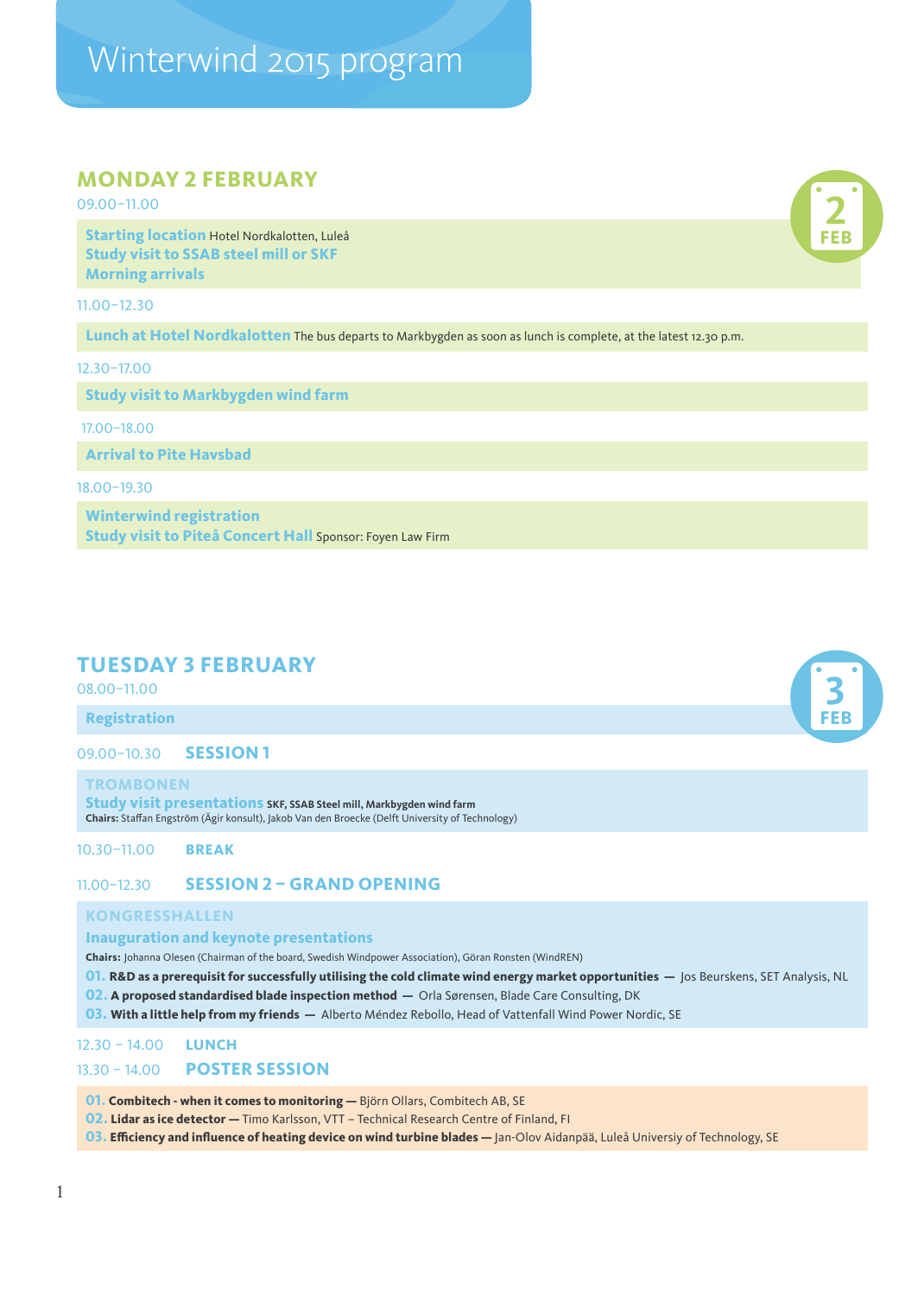### 14.00–15.30 **SESSION 3**

### **KONGRESSHALLEN R&D programs**

**Chairs:** Angelica Pettersson (Swedish Energy Agency) and Sven-Erik Thor (Wind for Energy)

- **De-icing of windpower blades using microwaves and CNTcoatings** Joachim Karthäuser, Re-Turn AS, NO
- **Airborne de-icing solution for wind turbines** Hans Gedda, H Gedda Consulting, SE
- **Vindforsk IV update of ongoing projects** Göran Dalén, Vindforsk, SE
- **Ultrasonic guided waves approach for ice detection on wind turbines** Siavash Shoja, Chalmers University of Technology, SE

#### **TROMBONEN Energy production**

**Chairs:** Richard Hann (Richard Hann Consulting), Kristina Lindgren (OX2)

- **Quantification of energy losses caused by blade icing and the development of an energy loss climatology using SCADA data from Scandinavian wind farms** Staffan Lindahl, DNV GL Energy, UK
- **Estimating energy losses caused by blade icing from preconstruction wind data and DNV GL Energy's experience analysing scada data from Scandinavian wind farms**  Till Beckford, DNV GL Energy, UK
- **Power production losses due to icing and their relation to icing conditions and operation mode**  Silke Dierer, Meteotest, CH

### **VIOLINEN Finance, risk**

**Chairs:** Rebecka Klintström (Meventus) and Matthew Wadham Gagnon (TechnoCentre éolien)

- **Challenges and possibilities of handling more windpower in the power system – conclusions from Denmark** Jens Tang, Neas Energy, DK
- **Challenges with financing windpower in cold climate** Paul Stormoen, OX2, SE
- **Insurability of cold weather risk and damages** Anders Orebrandt, Marsh, SE

# 15.30–16.00 **POSTER SESSION**

- **04. Detection of different phases of water on a wind turbine blade using NIR camera**  — Lavan Kumar Eppanapelli, Luleå university of Technology, SE
- **05. Experiences from blade-mounted ice detector development**  — Tatu Muukkonen, Labkotec Oy, FI
- **06. Breaking the ice using passive anti-icing coatings** 
	- Lessons learned from the Nordic TopNANO research project
	- Agne Swerin, SP Technical Research Institute of Sweden, SE

## 16.00–17.30 **SESSION 4**

### **KONGRESSHALLEN De-/anti-icing**

**Chairs:** René Cattin (Meteotest), Helena Wickman (Meventus)

- **1,500 years of Icing on wind turbines a long term study** Dietmar Tilch, Bosch Rexroth Monitoring Systems GmbH, DE
- **Icing monitoring for R&D projects** Dominic Bolduc, TechnoCentre Éolien (TCE), CA
- **On the variability of temperature and icing status over the blades of a wind turbine** Michael Moser, eologix, AT
- **Experiences with different ice-detections**  Kimmo Palmu, WestWind, FI

#### **TROMBONEN Noise**

**Chairs:** Jos Beurskens (SET Analysis), Jennie Persson Söderman (Uppsala University)

- **Benchmark of ice noise modelling** Max Muckermann, E.ON Climate & Renewables, DE
- **Long-term online sound monitoring in wind parks**
- Antti R. Leskinen, APL Systems Ltd, FI
- **Simulating iced wind turbine noise** Richard Hann, Richard Hann Consulting, DE

#### **VIOLINEN Resource**

**Chairs:** Øyvind Byrkjedal (Kjeller Vindteknikk), Beatrice Brailey (DNV GL Energy)

**— Case study of Lidar measurements in southeast Finland — Lidar performance and wind conditions in cold climate and complex terrain** Katja Hynynen, Lappeenranta University

of Technology (LUT), FI

- **Wind tunnel ice growth on a blade profile and representative cylinders** Neil Davis, DTU Wind Energy, DK
- **Towards an increased understanding of icing conditions within a wind farm through visualisation of SCADA data in a topographic context** Magnus Baltscheffsky, WeatherTech Scandinavia, SE

### 17.30–19.00 **MINGLE IN EXHIBITION HALL**

Sponsored by Svenska Vindkraftkonsulterna, Advise Risk & Försäkring and Neas Energy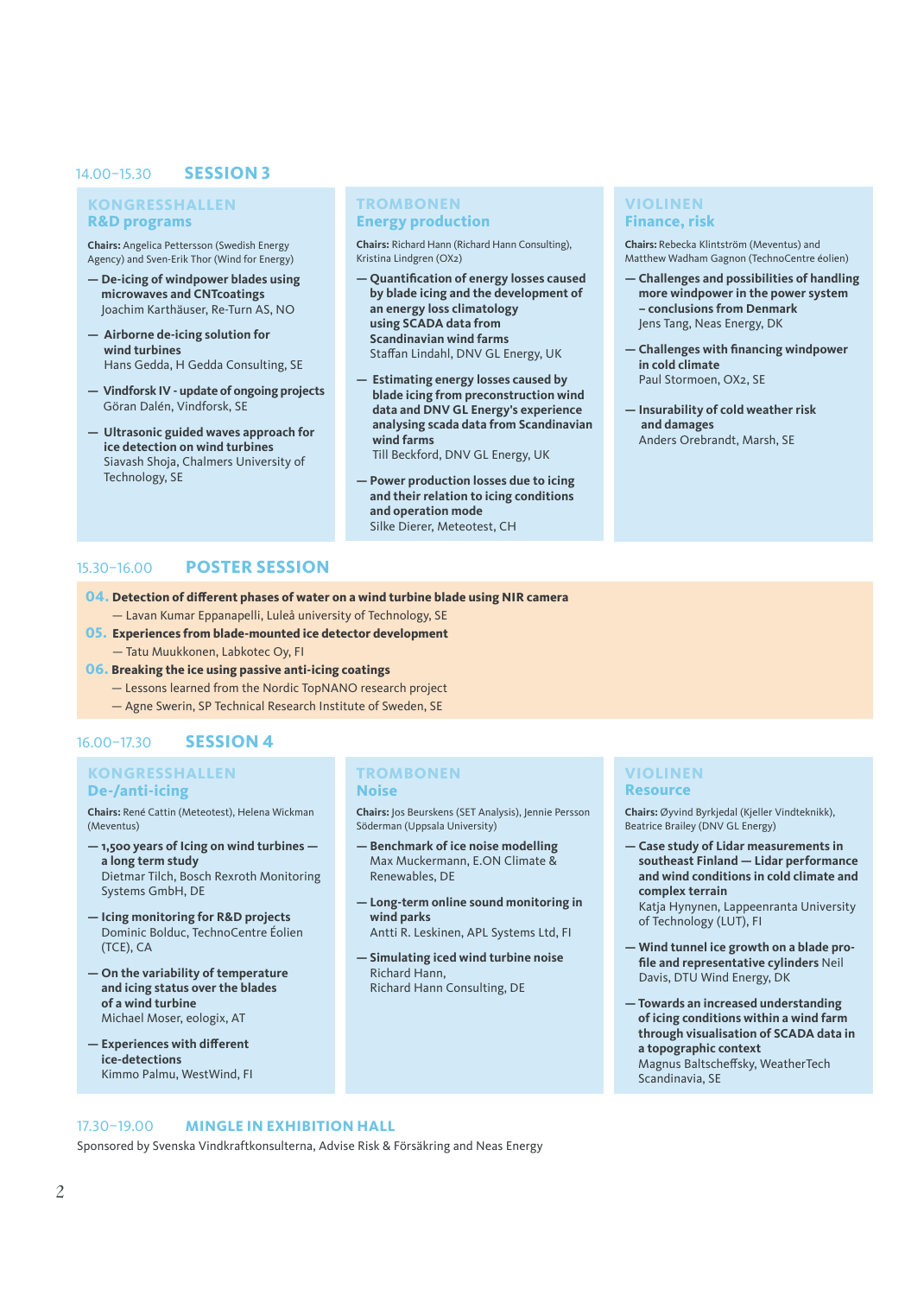# **WEDNESDAY 4 FEB**

### 08.303–10.00 **SESSION 5**

### **KONGRESSHALLEN Icewind**

**Chairs:** Niels-Erik Clausen (DTU), Benjamin Martinez (Vattenfall)

- **Investigation of nacelle temperature measurements** Neil Davis, DTU Wind Energy, DK
- **Analysis of spatial and temporal variability in icing conditions and production losses due to icing using a new long-term icing climate database** Stefan Söderberg, WeatherTech Scandinavia, SE
- **Validation of icing and windpower forecasts at cold climate sites** Øyvind Byrkjedal, Kjeller Vindteknikk, NO
- **On the influences of icing on regional forecast errors** Jari Miettinen, VTT - Technical Research Centre of Finland, FI

# **TROMBONEN**

### **Health, safety and environment**

**Chairs:** Dag Haaheim (Statkraft), Saara Kaija (VTT)

- **Methods for evaluating risk caused by ice throw from wind turbines** Helge Ausland Refsum, Lloyd's Register Consulting, NO
- **Influence of wind conditions under icing conditions on the result of a risk assessment**

Felix Storck, TÜV NORD SysTec GmbH & Ko. KG, DE

**— Operation of wind parks under icing conditions — a balancing act between production and safety** René Cattin, Meteotest, CH

### **VIOLINEN Wind potential &**

#### **de- icing performance**

**Chairs:** Jan Olov Aidanpää (LTU), Till Beckford (DNV GL Energy)

- **High resolution forecast maps of production loss due to icing** Esbjörn Olsson, SMHI, SE
- **Performance assessment of ice protection systems for wind turbines**  Esa Peltola, VTT Technical Research Centre of Finland, FI

**4 FEB**

**— Windpower Icing Atlas (WIceAtlas) icing map of the world** Simo Rissanen, VTT Technical Research Centre of Finland, FI

# 10.00–10.30 **POSTER SESSION**

- **07. Influence of ice accretion on the noise generated by an airfoil section Robert Szasz, Lund University, SE**
- 08. Assessment of ice throw and ice fall risks nearby wind energy installations Michaela Kaposvari, TÜV SÜD Industrie Service GmbH, DE **09. Three-dimensional numerical simulation of a model wind turbine, Narges Tabatabaei —** Luleå University of Technology, SE

# 10.30–12.00 **SESSION 6**

### **KONGRESSHALLEN Forecasting**

**Chairs:** Måns Håkansson (Statkraft), Elina Heed (Foreca)

- **Validation of new model for short-term forecasting of turbine Icing** Jonathan Collins, DNV GL Energy, GB
- **Probabilistic forecasting of icing and production losses** Jennie Persson Söderman, Uppsala University, SE
- **A generic model for ice growth and ice decrease process** Saara Kaija, VTT, FI
- **Measuring air liquid water content by shadowgraph image analysis for wind turbine icing detection** Staffan Rydblom, Mid Sweden University, SE

### **TROMBONEN IEA TASK 19 Cold climate workshop**

**Chairs:** Carla Ribeiro (DNV GL Energy), Ville Lehtomäki (VTT)

- **Ice throw guidelines** Matthew Wadham-Gagnon, TechnoCentre Žolien, CA
- **IEA Task 19: Standardized method to evaluate production losses due to icing using only SCADA data** Ville Lehtomäki, VTT Technical Research Centre of Finland, FI

# **VIOLINEN**

**Inspection and repair** 

**Chairs:** Brian Domino (OX2), Jenny Longworth (Vattenfall)

- **Why performing climatic chamber testing on wind turbine applications?**  Pieter Jan Jordaens, Sirris - OWI-Lab, BE
- **Blade heat system repair** Greger Nilsson, Blade Solutions, SE
- **New approaches on rotor blade repairs in winter conditions** Ville Karkkolainen, Bladefence, FI